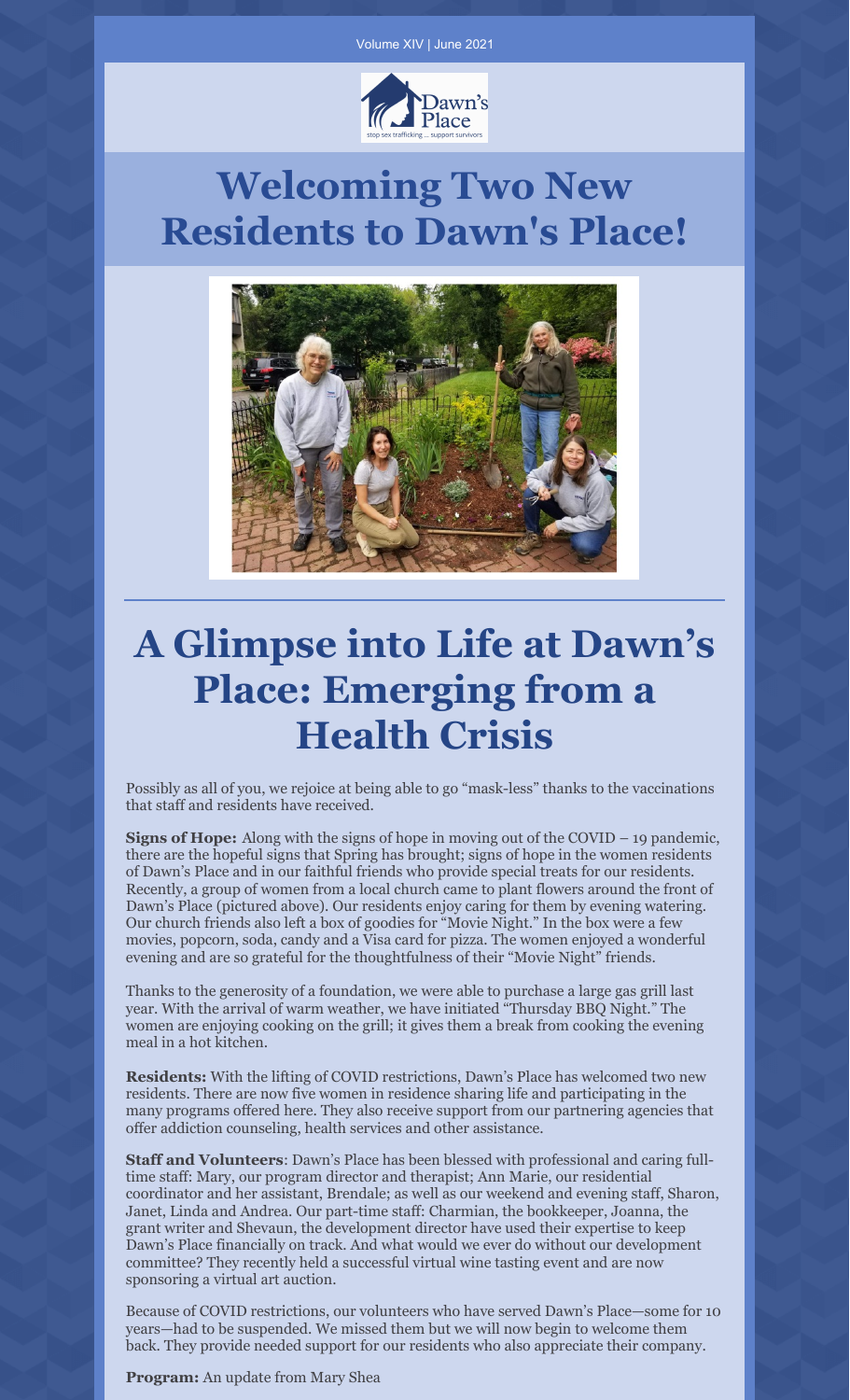Since the last issue, Dawn's Place has seen an increase in referrals to our program and welcomed two new clients into the program in addition to interviewing potential clients. I am also 'graduating' one of the aftercare clients who has done amazingly since she first arrived at Dawn's Place 1.5 years ago. She is happy and thriving in her relationships with her family and has discovered a new sense of optimism for her future.

**More good news:** We are excited to welcome back the music therapist for onsite groups with our new instruments. We also have a volunteer Trauma Yoga therapist who will be working with our clients for the next two months.

You, our faithful supporters/partners have enabled us to continue the mission of Dawn's Place: helping women to heal from the trauma of the life of commercial sexual exploitation or sex trafficking and working to develop the skills they need to live independent lives. Your concern and support offer hope and healing to our residents as they work through the trauma they have experienced. We are sincerely grateful for your on-going support.

Thank you.

*-Sister Kathleen Coll SSJ, Executive Director of Dawn's Place*

#### **A word from Shevaun Brannigan, Development Director**

About a week ago or so, a Dawn's Place envelope should have arrived in most of your mailboxes. (If it didn't and you would like a copy of our Spring Appeal, please email [info@ahomefordawn.org](mailto:info@ahomefordawn.org), and I would be happy to send you one!) This letter tells the story of Victoria, a former resident and survivor who, 10 years after departing Dawn's Place, reached out to donate self-care baskets to the current residents. The baskets are pictured below, full of self-reflection items and chocolates. Before COVID-19 hit, Victoria supported herself as the manager of a sanitation division--a stability created in part by the work she did at Dawn's Place. Victoria encouraged us to use her story on the condition that we do so to help current and future Dawn's Place residents. My hope is you will return a donation with the reply card enclosed in Victoria's letter to do just that. Or, consider making a gift at [ahomefordawn.org/ihelp.php#donate](http://ahomefordawn.org/ihelp.php#donate--your) - your gift will help survivors pay forward the care and healing they receive at Dawn's Place.





Visit our [website](http://ahomefordawn.org) to learn more about Dawn's Place

### **SUPPORT SURVIVORS WITH A GIFT TO DAWN'S PLACE!**

Dawn's Place is Devoted to its Residents: Before, During, and After the Pandemic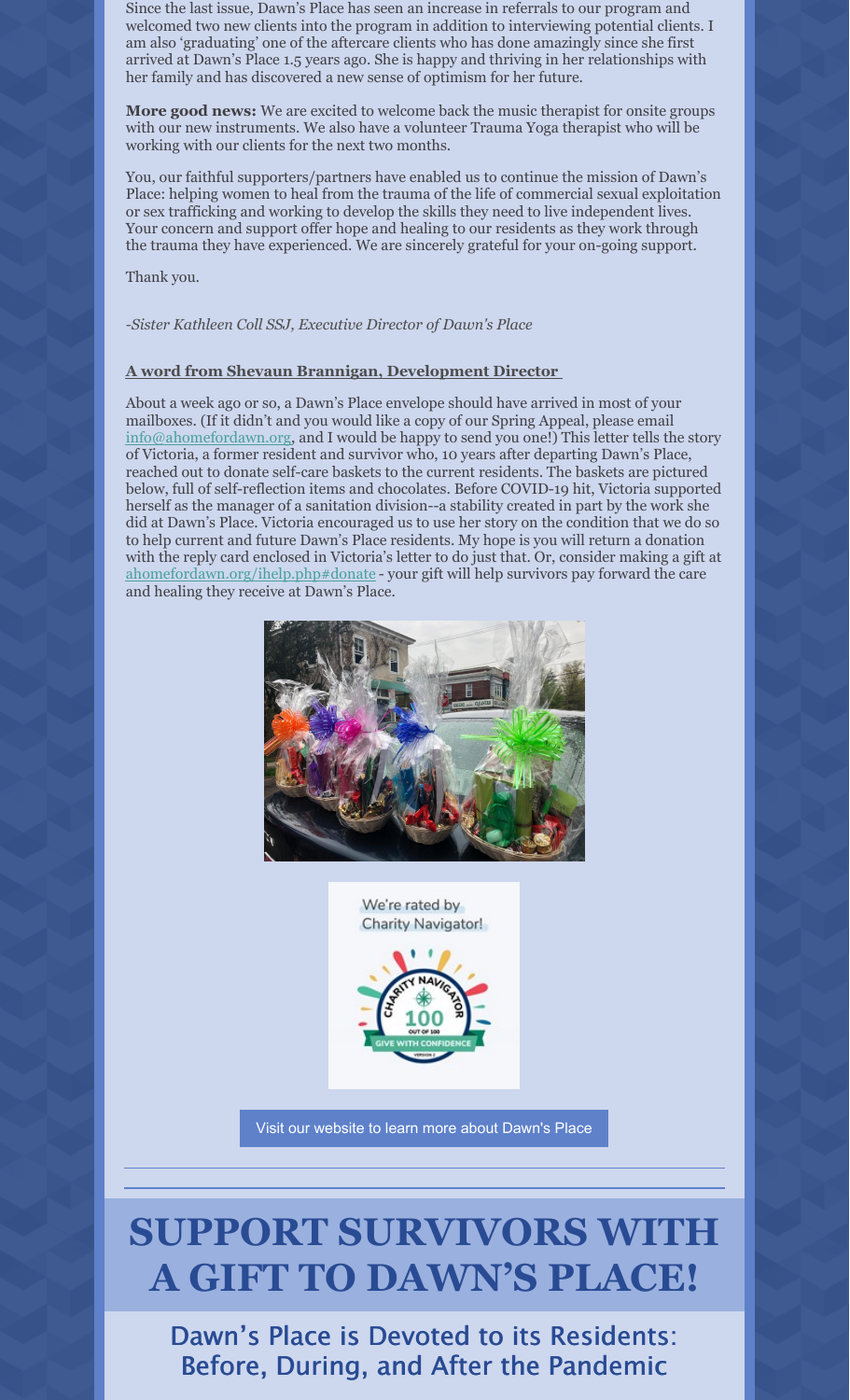

As the end of the pandemic (hopefully) nears, we would be appreciative if you continued your support of our residents. We anticipate increased inquiry and intake numbers, as trafficking has thrived during this internationally challenging time. We are so grateful for your support in empowering Dawn's Place to aid more survivors--thank you. We couldn't do this without you!

[Donate](http://www.ahomefordawn.org) Now!

# **Legislative and Advocacy Updates**

The CSE Institute just released the 2021 Annual Report on Commercial Sexual Exploitation in the [Commonwealth](http://cseinstitute.org/wp-content/uploads/2021/05/Spring-2021-Report-FINAL-pages-1.pdf) of Pennsylvania. We have written extensively on the current state of Pennsylvania law regarding prostitution, buying sex, and sex trafficking. Using data from the Administrative Office of Pennsylvania Courts, we've analyzed the arrest and charging data throughout the Commonwealth for charges under 5902(a) ("Prostitution") and 5902(e) ("Patronizing Prostitutes"). Chapter 3 also includes an extensive discussion of our legislative and policy recommendations focusing on those that would implement the Equality Model. Chapters 4, 5, and 6, focus on our theme of *Truth and Justice*. Chapter 4 discusses the necessity of*Justice* for victims, including the importance of charging decisions and the reality of police sexual misconduct. Chapter 5, "Law and Social Change," is about the importance of *Justice* for survivors, including the role vacatur. We also introduce two survivors who are working with the CSE Institute: Jennifer Glatthorn and Cyd Berger. In Chapter 6, we focus on *Truth* dispelling the myths perpetrated by QAnon, the dangers of the "sex work" narrative, and the importance of narrative and purpose in the Christian anti-trafficking movement.

We invite you to read and learn.

*-Shea M. Rhodes, Esquire*

*Dawn's Place Board Member Director and Co-Founder of Villanova Law Institute to Address Commercial and Sexual Exploitation*



# **Healing Stories**

I usually end my articles by telling all of you how grateful I am to you and to the donors, volunteers and staff of Dawn's Place. And though I always point out a particular reason for my gratitude, I worry that my words are beginning to sound like so much boilerplate. So today I'd like to give all of you a glimpse into my world pre-Dawn's Place. I became a public defender in the early eighties and almost immediately, I began to represent women charged with prostitution. Just like everyone else, I assumed that these